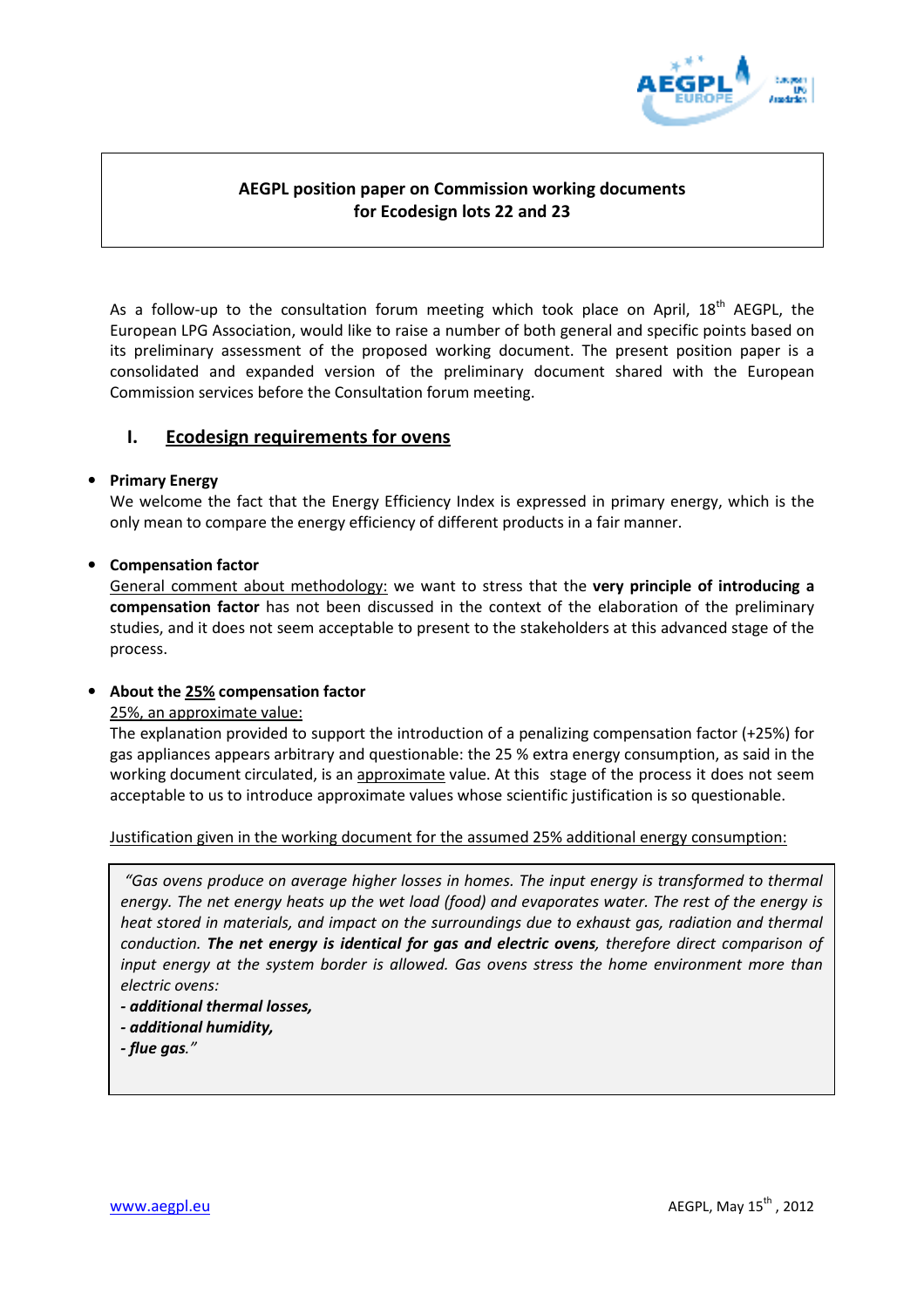

## $\triangleright$  The net energy is identical for gas and electric ovens

We totally agree with the statement above but would like to highlight that heat energy stored in materials, radiation and thermal conduction are also identical for gas and electric ovens. The logic for applying a related penalty only to gas appliances is not directly apparent, and therefore absolutely inappropriate.

### $\triangleright$  Additional thermal losses and gas flue extraction:

Thermal losses due to ventilation of cooking area happen when cooking with both gas ovens and electric ovens. Indeed cooking can generate humidity, odors, smoke,  $CO<sub>2</sub>$ , etc. which have to be evacuated regardless of the type of energy fuelling the oven, in order to ensure indoor air quality. To this end, most EU countries regulations impose requirements on minimum housing air flow – independently from gas exhaust evacuation – which are sufficient to evacuate exhaust gas. Using gas ovens does therefore not require extra ventilation due to gas flue ventilation compared to electricity and then does not generate additional thermal losses either.

### $\triangleright$  Additional humidity:

Humidity related to gas combustion is negligible and rapidly extracted. In most European countries, minimum air flows are sufficient to evacuate rapidly extra humidity ( $\sim$  192 gH<sub>2</sub>O per cycle<sup>1</sup>) related gas combustion in ovens. For example, in France air renewal for kitchen is set at 105 m<sup>3</sup>/hour. The average kitchen volume being around 25 to 50 m<sup>3</sup>, air contained in the kitchen is renewed every 15 to 30 minutes i.e. at least one to two times per cycle (30min).

## • About the 0.346 kWh primary energy compensation factor:

The calculation suggested in the working document is based on  $CO<sub>2</sub>$  evacuation, which is far from real use of ventilation. Usually extra ventilation, when manually activated, is linked to humidity, odors or smoke, and rarely to  $CO<sub>2</sub>$  release. When automatic, ventilation activation is linked to humidity content in the air. Moreover, most EU countries regulations impose minimum housing air flow independently from gas exhaust evacuation, so there is no sufficient ground for the proposed introduction of a penalizing compensation factor on gas ovens.

#### • Ecodesign requirements on commercial gas ovens vs commercial electric ovens

In table 3 and table 4 of the draft proposal, the minimum energy efficiency performance requirements for commercial gas ovens are twice as high as for electric ovens, both one year after entry into force and 6 years after entry into force. Such a gap in requirements between commercial gas and electric ovens is very striking. It is therefore regrettable that no further explanation is provided on the possible reasons for this gap. This difference in treatment between commercial gas and electric ovens is all the more questionable that in table 1, there is no such gap between requirements on domestic gas and electric ovens. Unless this is simply an editing mistake in the draft document, proper technical explanation for such an important element of the proposal can legitimately be expected by the stakeholders.

 $\overline{a}$ 

 $1$  The oven needs on average 1.56 kWh in one cycle, produced by 0.124 kg of butane.

Considering butane (which is the most commonly LPG gas used for cooking) combustion equation:

 $C_4H_{10}$  + 6.5 O<sub>2</sub>  $\rightarrow$  4 CO<sub>2</sub> + 5 H<sub>2</sub>O, combustion of 1 kg of butane generates 1.55 kg H<sub>2</sub>O

 $\rightarrow$  0.124\*1.55 = 0.192 kg H<sub>2</sub>O by cycle is produced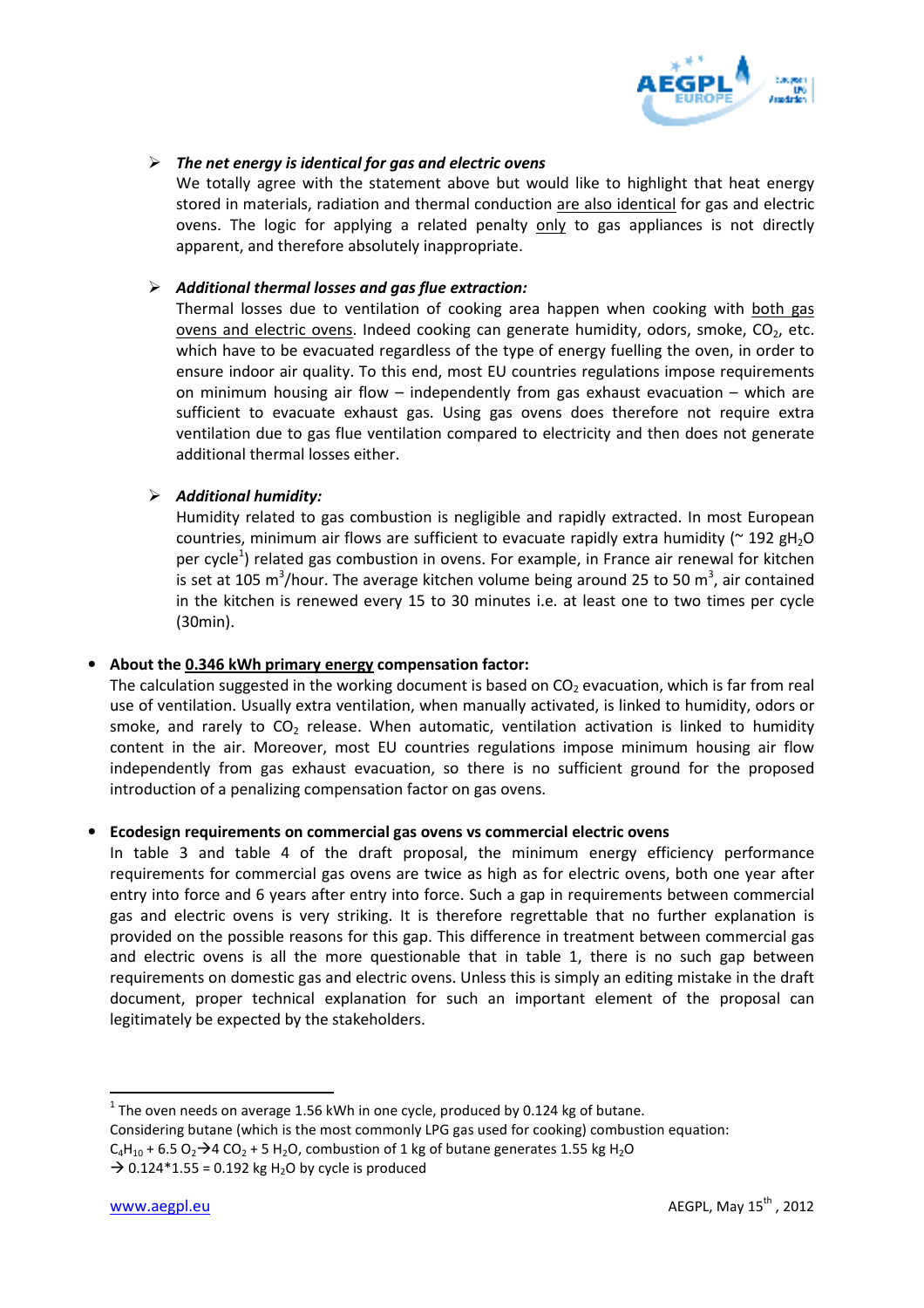

## II. Ecodesign requirements for hobs

### • Standard for calculation method:

Size pots and amount of water to measure hobs efficiencies do not match the protocol being currently elaborated by the CENTC49WG2. It should be noted that CEN and CENELEC have been working for the last two years on the harmonization of standards for the measurement of energy efficiency of gas and electric hobs. These gas and electric standards consist of measuring the energy consumption of hobs in the conditions of a cooking cycle during which the hob first reaches a given temperature and is then held at the same temperature for 20 minutes. Furthermore, the calculation method to measure electric and gas hobs efficiencies is not developed in the working document and impact of minimum efficiency levels set in this document is impossible to assess at the moment.

## • Final energy:

Contrary to the method adopted for ecodesign requirements on ovens, we understand the ecodesign requirements proposed for hobs in the present working document are expressing efficiency in final energy. Use of final energy is inconsistent with the well to wheel approach adopted in preliminary studies. Primary energy is appropriate in order to reflect real gas and electric appliances efficiencies, and therefore allows comparison between them on a fair base. Fixing requirements in final energy on hobs would obviously be inconsistent with the requirement in primary energy proposed for ovens. It would also be inconsistent with other lots (lot1, lot2, etc.) which express minimum efficiency requirements in primary energy.

## III. Labelling requirements for ovens

## • Single labelling:

We welcome the Commission's proposal for a single labelling scale, which will enable consumers to be informed in a consistent and technology-neutral manner about the most energy efficient products, in primary energy.

## • Redistribution of electric ovens across the labelling scale

AEGPL would like to comment on some of the reactions raised during the consultation meeting, regarding the potential changes in the current distribution of electric ovens in the various energy efficiency classes. Based on some of the statistics presented on April 18<sup>th</sup>, the fact that about 80% of the domestic electric ovens on the market are labelled as class A can arguably be seen as a suboptimal outcome of the current labelling regulation. We believe the lever effect in favour of more efficient appliances would be larger if ovens were more evenly distributed across various energy classes.

## IV. Labelling requirements for hobs

## • No labelling proposal:

AEGPL regrets the absence in the working document of a labelling proposal for cooking hobs. Task 8 of the preliminary study performed by Bio-IS (see page 10) concluded for example that differences in energy consumption of up to 15% were existing within the range of electric cooking hobs – without taking into account gas hobs which would result in an even wider spread of energy performance - available on the market (covering induction, radiant or solid plates). We believe this is arguably significant enough to justify the need for a specific energy scale. We therefore would like this possibility to be reconsidered by the Commission.